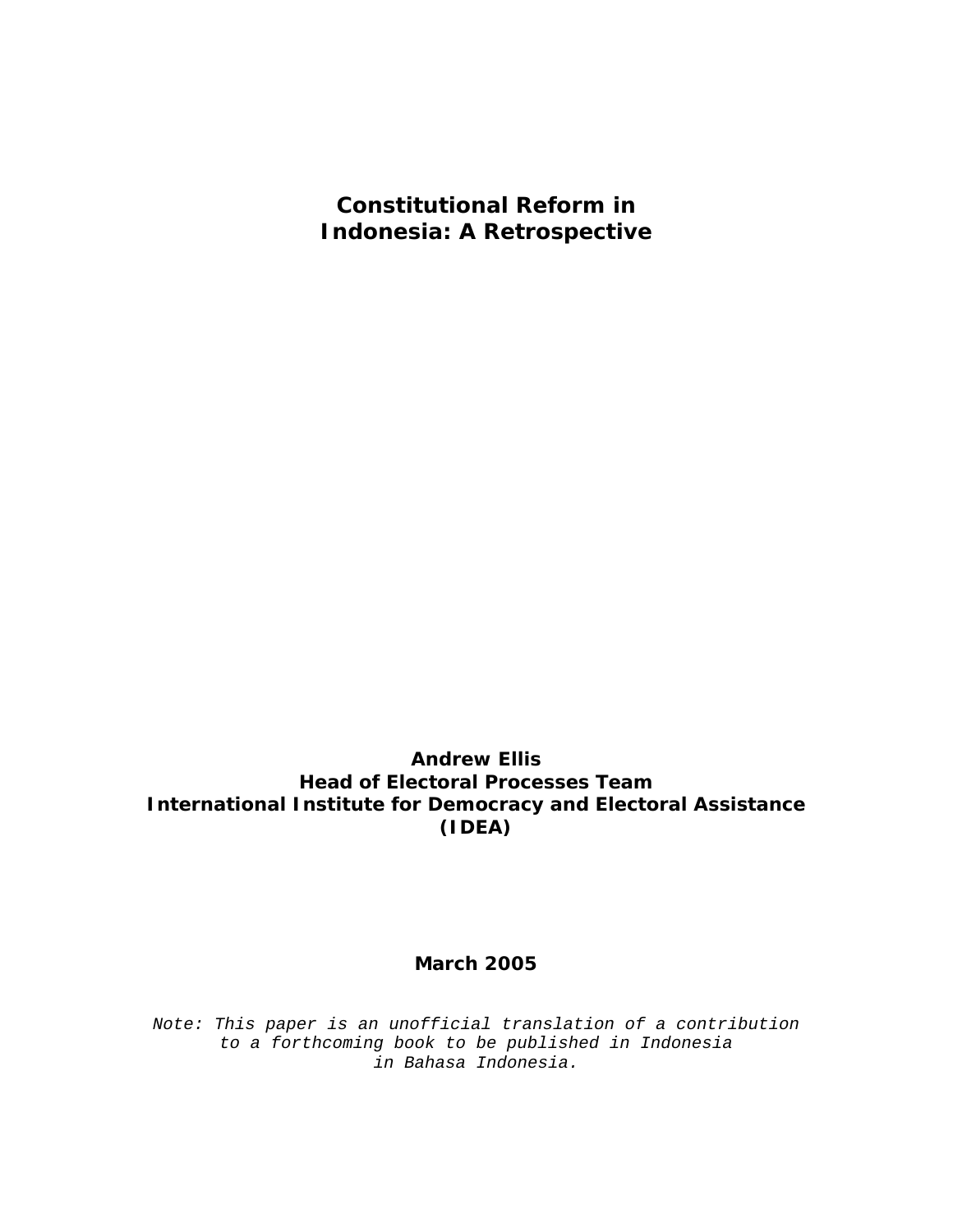# *The Process of Constitutional Change*

The constitution of any country defines the institutions by which that country governs itself, and indeed the relationship between the citizens of the country and its institutional framework. As such, it is a fundamentally political document, establishing the rights and duties of citizens and state institutions, and reflecting also the way in which society wishes itself to be governed. It may therefore be expected to be the result of wide ranging political debate. As with any process of political debate, there will be those with interests to promote or protect. It is evidently legitimate, and indeed desirable, that constitutional debate centring on long term vision should be encouraged. It is also however inevitable that particular short term, sectoral and even venal interests will affect the course of that debate. To take just one example, the Constitution of Australia took effect in 1901, and still retains a provision detailing what happens in assessing representation at federal level when people are excluded on racial grounds from the franchise at state level – a provision which reflects the anti-aboriginal and anti-Asian and Pacific migrant climate of 1901 Australia.

Nonetheless, the proposition was often advanced in political debate in Indonesia during the process of constitutional amendment that there was some kind of ideal constitution, which could be devised or discovered by independent technical experts. No such ideal can exist in practice. The story of the constitutional amendment process undertaken by Indonesia between 1999 and 2002 is a highly political one, in which fortunately vision did play a significant role alongside narrow interests, and in which both the ideas and the personalities of the key actors were thus of substantial importance.

## *The 1945 Constitution of Indonesia*

The 1945 Constitution of Indonesia is the key document, although it contains only 37 articles, and was originally written as a temporary text. Its pattern of state institutions was substituted in practice within three months of its promulgation, and no other nation has since copied it. Yet the 1945 Constitution has enduring emotional significance to most Indonesians as a symbol of the struggle for independence and as a founding pillar of the unitary state of the Republic of Indonesia. In the transition since 1998, not only the substance of the 1945 Constitution, but the symbol of 'the 1945 Constitution' was at stake.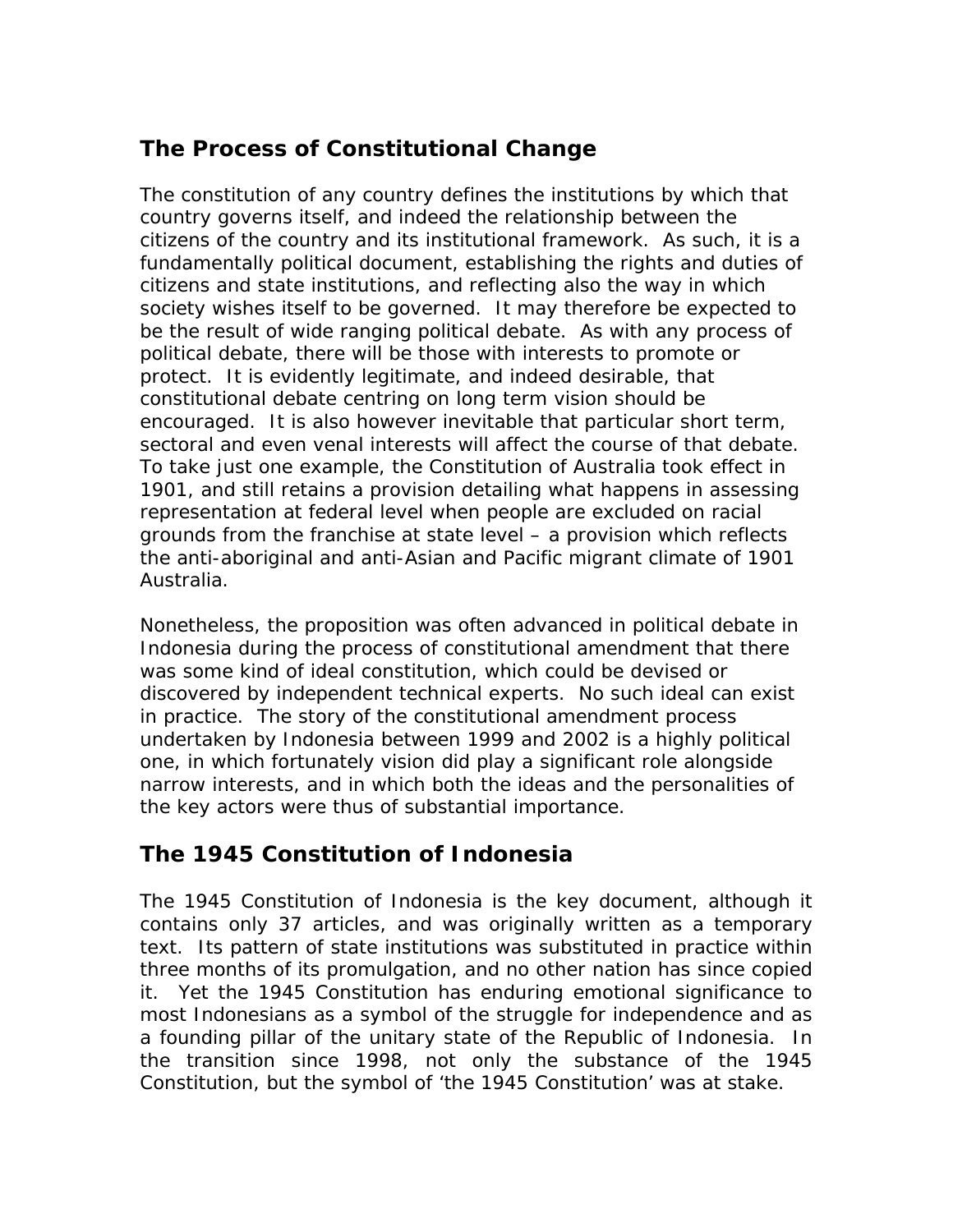The 1945 Constitution provided that the sovereignty of the people was to be exercised 'in full through the *Majelis Permusyawaratan Rakyat* (MPR)'. The MPR concept derived from the doctrine of the integralistic state, based on "the principles of unity between leaders and people and unity in the entire nation" in the words of drafting committee chair Soepomo. The MPR was to be established as the highest institution of state and 'the manifestation of all the people of Indonesia', and was to 'determine both the Constitution and the Guidelines of State Policy' – the latter subsequently institutionalised as the *Garis-Garis Besar Haluan Negara* or GBHN. The MPR was to consist of directly elected legislators, regional representatives, and representatives of functional groups (*Utusan Golongan*), originally conceived as 'cooperatives, labour unions and other collective organisations'.

The MPR was to meet once every five years 'to decide the policy of the state to be pursued in the future' and thus to give its mandate to the President. The five high institutions of state, the President, People's Representative Assembly (*Dewan Perwakilan Rakyat* or DPR), Supreme Advisory Council, State Audit Board and Supreme Court would submit reports to the MPR at the end of each five year electoral term. This structure therefore rejected both the principle of separation between the individual and the state and the principle of separation of powers between the institutions of the state, putting checks and balances in place.

#### *A 'Presidential System'?*

The President was to be 'the Chief Executive of the State' and 'the true leader of the state', and would 'hold the power of government in accordance with the Constitution': but 'the powers of the Head of State are not unlimited'. The President was both 'not in an equal position to' and also 'subordinate and accountable to' the MPR, and indeed was 'the mandatory of the MPR' and 'the highest administrator of state below the MPR'.

Indonesians described this arrangement as presidential. While the Republic of Indonesia has had a President since independence, the conventional definition of a presidential system by political scientists and political analysts requires considerably more. A presidential system may be defined by three specific characteristics: a one person rather than collegiate executive, an executive directly elected by the voters, and a fixed term chief executive not subject to legislative confidence.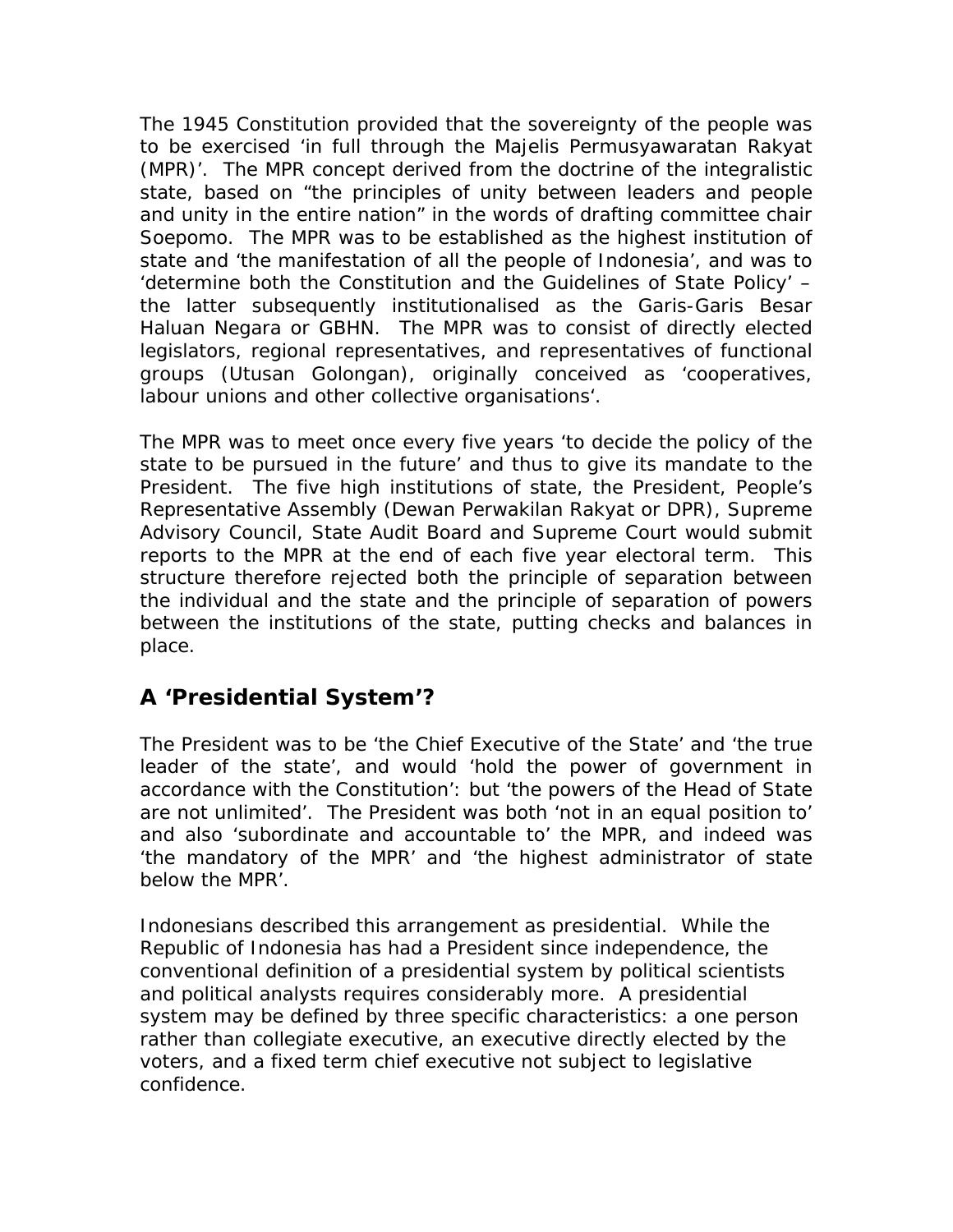The 1945 Constitution was thus not conventionally presidential. The President was indirectly elected by the MPR, not elected by the voters*.* The MPR set state policy through the GBHN without presidential involvement. The President was specifically tasked with implementation of policy in line with the GBHN. The MPR had the right, through a special session requested by the DPR, to dismiss the President before the end of his/her term in the event of clear violation of national policy - which included not only the 1945 Constitution itself but also the contents of the GBHN. While these procedures were lengthy and complex, the removal from office of President Abdurrahman Wahid during 2001 showed that they could have real teeth. By contrast, in a conventional presidential system, the grounds for presidential impeachment are normally restricted to breach of the constitution or criminal acts, with sometimes the addition of moral turpitude.

It was a long time before the concepts of the 1945 Constitution were tested under conditions that could be described as democratic or even transitional. While Indonesia was still fighting to realise its independence from the Netherlands, the full set of institutions envisaged in the 1945 Constitution could not be established. In October 1945, institutions of a more parliamentary nature were put in place: although their consistency with the 1945 Constitution is perhaps debatable, they were generally accepted, and lasted until the Round Table Agreement with the Netherlands in 1949.

The federal constitution of the Round Table settlement was rapidly replaced by the Temporary Constitution of 1950, which established a more parliamentary form of government. However, the 1950s did not see a consolidation of democratic institutions. President Soekarno on 5 July 1959 reintroduced the 1945 Constitution by decree. From this time onwards, he characterised it as a historic document, the symbol of the basis of the revolution, not amenable to amendment, addition or improvement.

President Soeharto also promoted the doctrine that the 1945 Constitution was a fixed text which was not capable of amendment or improvement. Soeharto took iron control of the various nomination processes leading to MPR membership and ensured that the MPR would be a pliant body – enabling real power to lie with Soeharto and the executive. The MPR merely met every five years as required.

Constitutional change was a key demand of those who demonstrated for Soeharto's fall in 1998. During the run-up to the General Election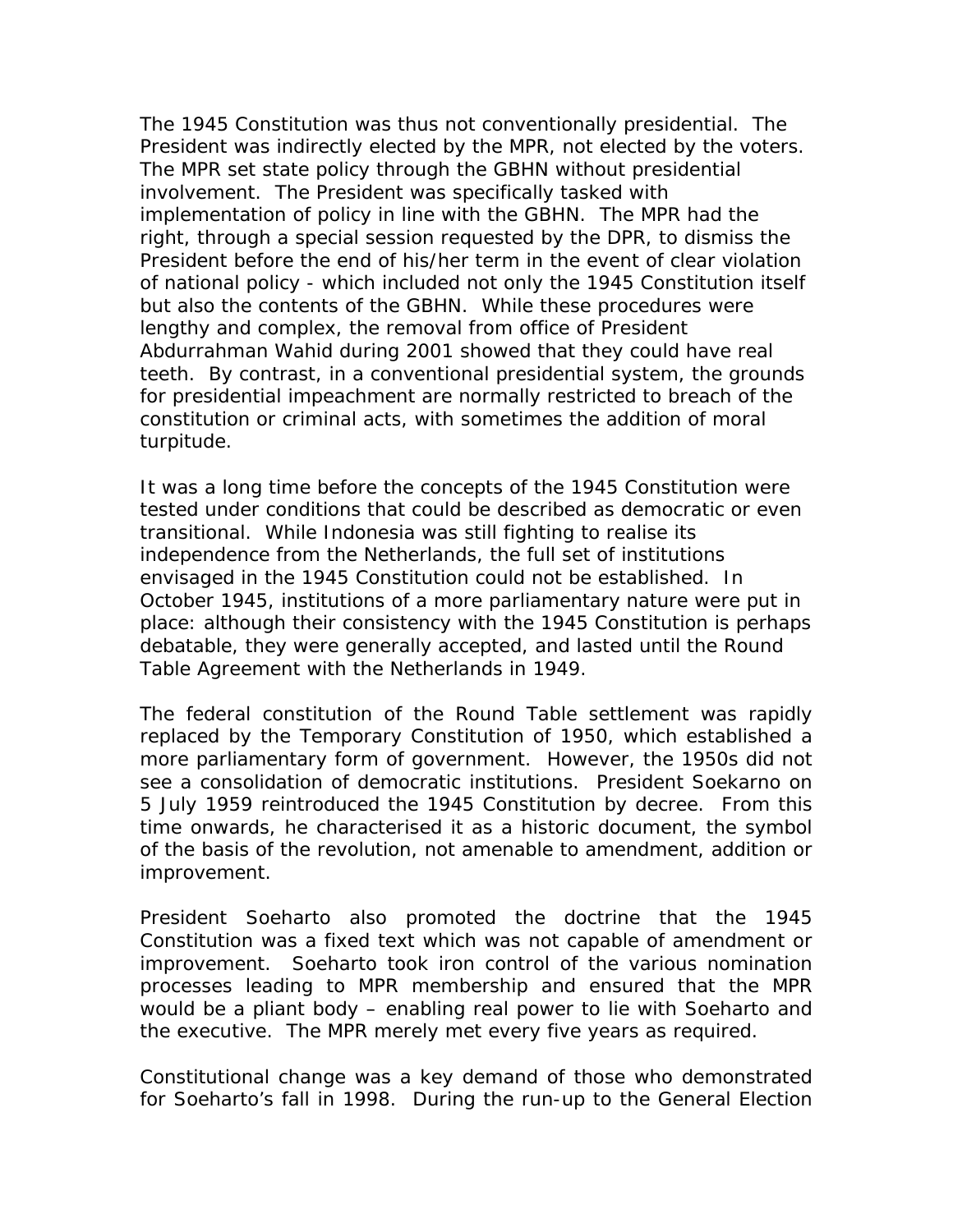of June 1999, however, new electoral and political legislation and organisation and preparation for the election took over the agenda. The constitutional reform debate was shelved: although radical student elements demanded immediate constitutional reform, they were rapidly sidelined. Although the need for institutional change was a consistent undertow in discussion, most parties fighting the 1999 election reaffirmed their commitment to the symbol of the 1945 Constitution and avoided raising its substance. Substantive change was put on the public agenda only after the election.

## *Reformasi: Constitutional Review Begins*

The MPR General Session which followed the 1999 election agreed by consensus to a review of the Constitution during the following year. Reflecting the continuing importance of the 1945 Constitution as symbol, amendments would be made to the existing 1945 Constitution, rather than an entirely new constitution being written.

The first priority at this Session was a significant transfer of power from the executive to the legislature. The article relating to the law making process was amended – although the joint DPR/Presidential approval procedure for legislation that was agreed by the MPR meant that the real transfer of power to the legislature was not as significant as many imagined. At the same time, however, the MPR amended its Standing Orders, introducing Annual Sessions from 2000 onwards. The public discussion of an annual presidential report by the MPR and the annual ability to agree policy directions which followed from this formed a much more substantial move of the balance of power away from the presidency. In addition, the new MPR agreed that the president and vice-president could 'be re-elected to the same office for one further term only'. This package was agreed immediately by consensus by the MPR as the First Amendment to the Constitution.

An Ad Hoc Committee (*Panitia AdHoc I* or PAH I) was formed to handle the review of the Constitution. The title 'Ad Hoc' is perhaps surprising in view of the central role this committee played over the three years following. The term originates from the new Standing Orders adopted by the MPR in 1999, which included a standing Working Body (*Badan Pekerja* or BP) each of whose members would serve on one Ad Hoc Committee. Every PAH would reflect the political balance of the MPR, and would elect its own four person leadership. PAH I started work immediately, and chose the four members of its leadership, with positions going in order of seniority to the four largest political groups.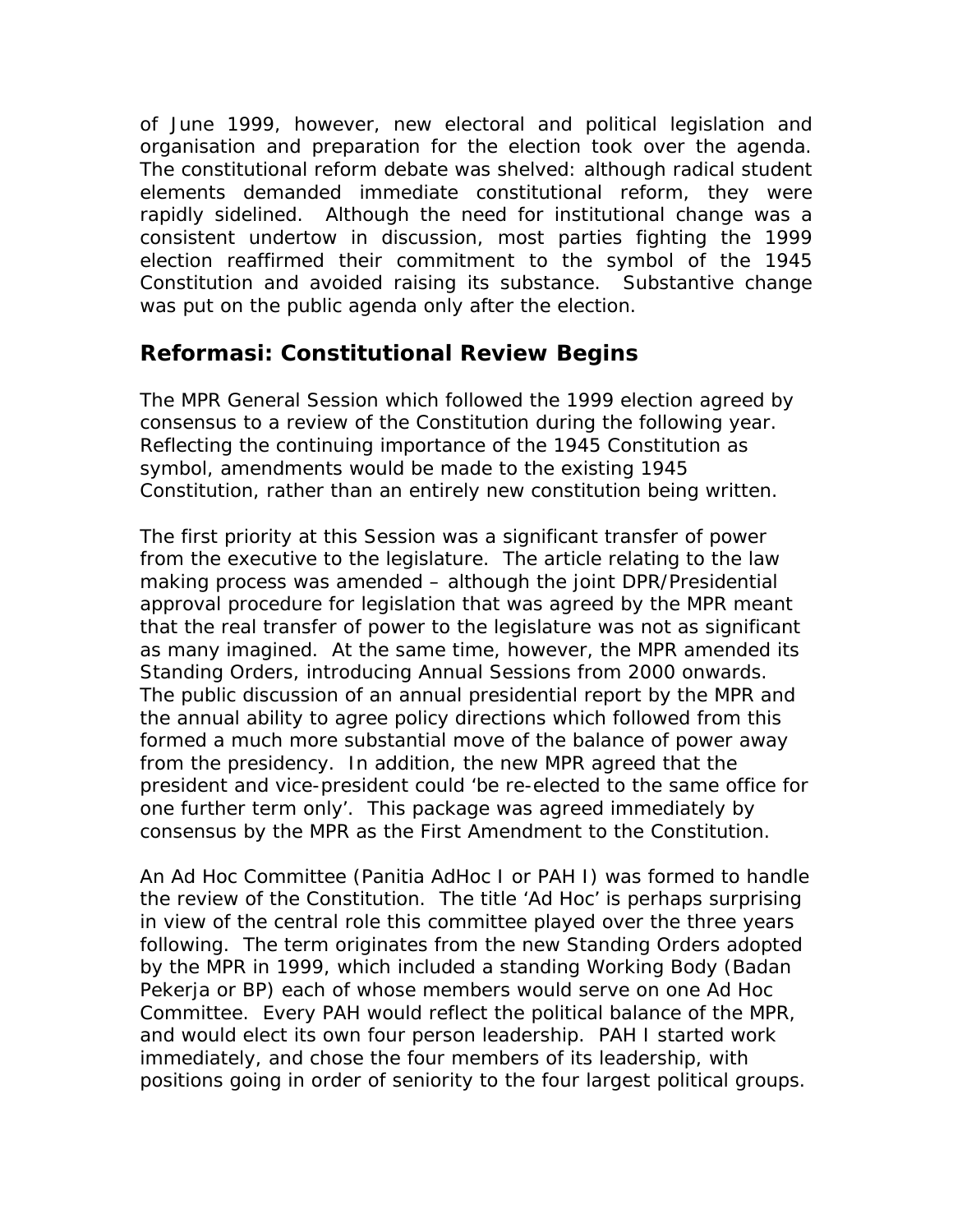1999 was a time of great political change and ferment. Most of the members of the MPR were new, and people's capabilities and current political positions were not necessarily well known. Almost everyone's political position had changed, political know-how and experience was valuable. Jakob Tobing of PDI-P, who was elected as Chair of PAH I, had first become a Golkar member of the DPR member in 1968, had served several terms in the DPR and had held senior Golkar positions, although he had not always seen eye to eye with the Golkar's direction. In 1998 he had joined Megawati's PDI-P and was the party's nominee to the General Election Commission (KPU), which led to his also being chosen as the Chair of the *Panitia Pemilihan Indonesia* or PPI. This was the body responsible for the administration and day-today organisation of the 1999 elections. Chairing it was not easy, but it was a role in which Jakob Tobing was known as calm, polite and effective and in which he was respected across the parties. This approach was to prove just as effective in PAH I. He was convinced that the 1945 Constitution was not satisfactory in practice and was quietly committed to its major amendment and to the introduction of checks and balances and separation of powers. He did not look or sound like a radical firebrand: the result of this was merely that opponents continually misunderstood his direction and underestimated his determination.

Jakob Tobing was joined in the PAH I leadership by Slamet Effendy Yusuf of Golkar, another longstanding DPR member and experienced pair of political hands, as the first Deputy Chair. The team was completed by two members serving for the first time in the MPR: Harun Kamil of *Utusan Golongan,* a notary and a representative of Islam in UG, as second Deputy Chairs, and Ali Masykur Musa of Abdurrahman Wahid's PKB as Secretary. These four were to serve as leadership throughout the process, ensuring direction and continuity.

PAH I rapidly established its ground rules and broad principles. It immediately reaffirmed support for the existing Preamble, the unitary state, and the presidential system – but without saying what 'the presidential system' meant. Where no consensus to amend existed, the original constitutional text would be retained.

It became evident very early on that PAH I, representative as it was of the political composition of the MPR, had a broad commitment to fundamental constitutional change while still holding lively differences of opinion on a substantial number of key issues. More reform minded members from almost all political groupings had become members of the BP and then of PAH I – perhaps a reflection of political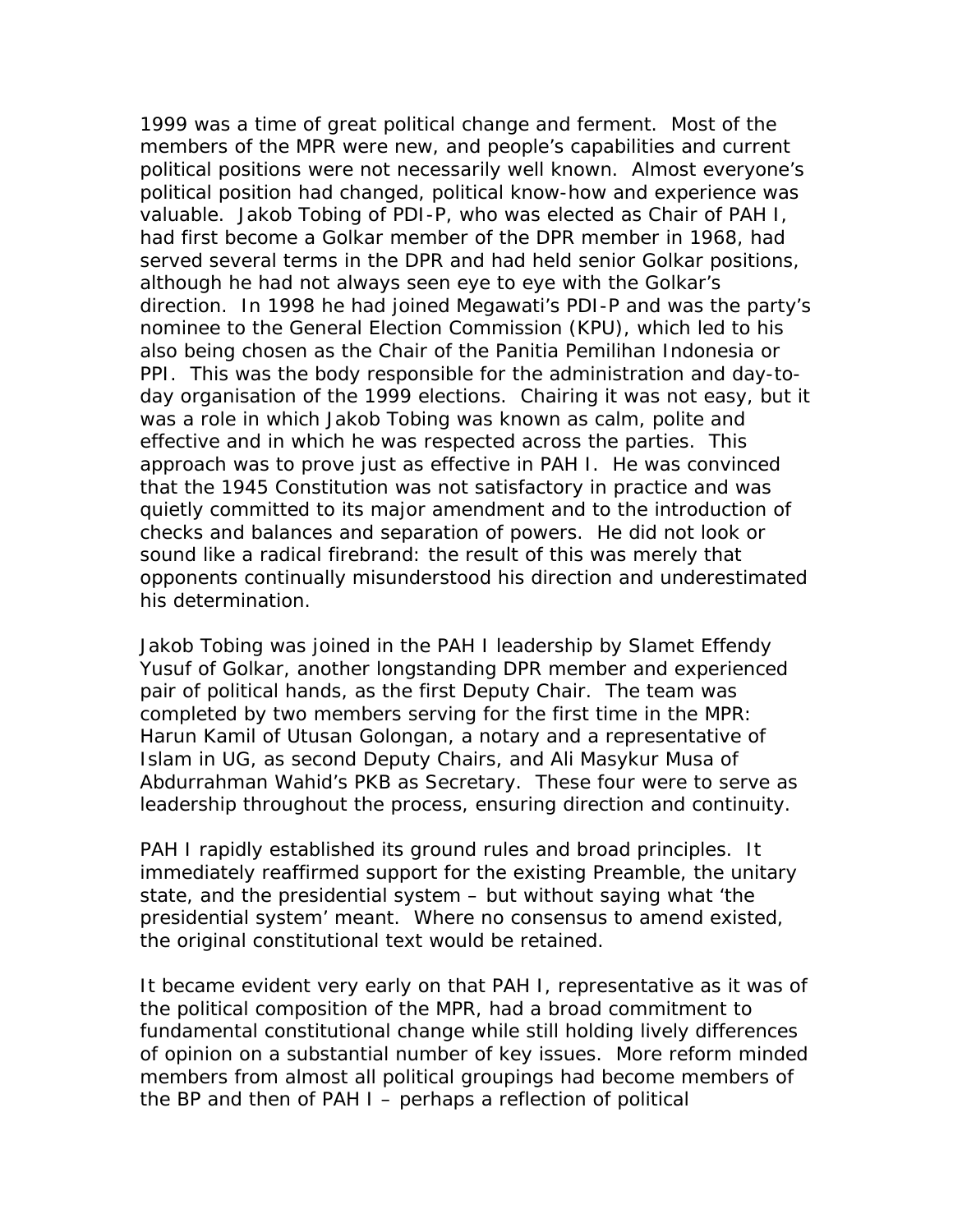commitment and enthusiasm at this stage. Importantly, PAH I rapidly developed a collective identity and loyalty. Jakob Tobing and his leadership colleagues encouraged and forstered this, recognising that reform would only be successful if it enjoyed wide support and understanding across all groups in the committee. The management of the committee proceedings in a quiet, open and consensual style which gained and retained members' trust enabled the members of the committee to contribute and the party representatives to explore ideas and negotiate with confidence.

As PAH I's work got under way, huge changes were taking place. The explosion of media free from Government control, the successful holding of the 1999 elections, and the passage of radical regional autonomy legislation which transferred a wide range of both powers and officials from Jakarta to local authorities were just some of the major components. And Abdurrahman Wahid (Gus Dur) had defeated Megawati Soekarnoputri for the Presidency at the MPR session – to the surprise of many, not least Megawati, who had failed to appreciate the need for coalition building in the key phase before the MPR assembled.

It is thus not surprising that the proceedings of PAH I, meeting in a committee room under the main hall in part of the MPR complex, attracted little attention. Even so, PAH I met two and three times in most weeks, consistently in public, and set up a series of consultation hearings and witness hearings both in Jakarta and in the provinces. In July 2000, it presented a comprehensive report which contained new drafting relating to almost all of the articles of the 1945 Constitution: disagreements were reflected by alternatives at 24 points. Much of the final wording was the result of carefully crafted, essentially political deals made between PAH I members. Inevitably, some chapters were well drafted and others rather less so.

#### *Political Problems and Procedural Delays*

The 2000 MPR Annual Session was overshadowed throughout by persistent talk of a confrontation between President Abdurrahman Wahid and the MPR and of possible removal from office proceedings, although the eventual showdown only took place later. While most PAH I members had now become familiar with and knowledgeable about constitutional issues, these now came to the attention of many other MPR members for the first time. For some, especially traditional nationalists, Soekarno loyalists and the more conservative military members, the PAH I report was much more wide-ranging and fundamental in scope than they had imagined.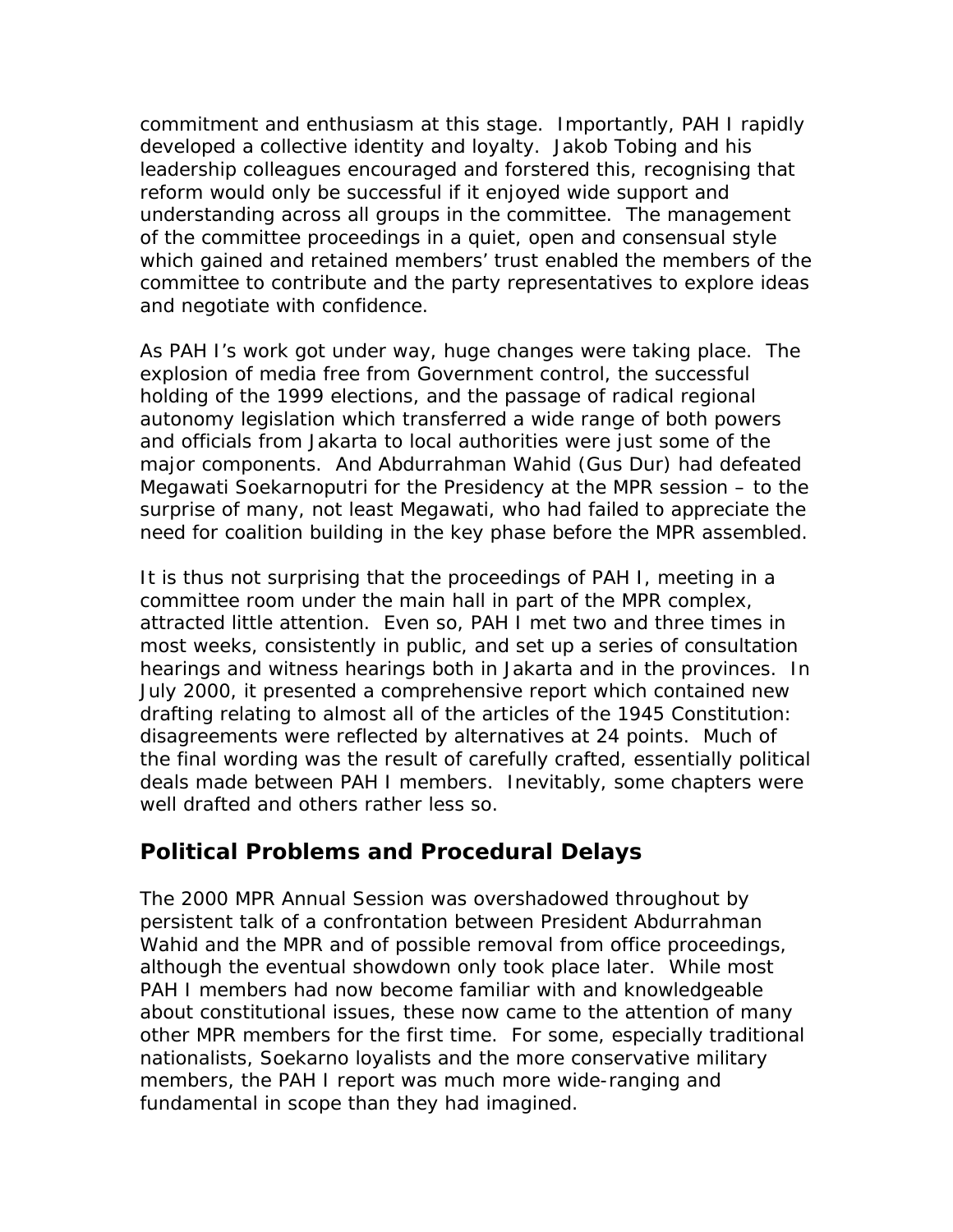Once debate exposed the differences that lay beneath some of the compromises in the report, they started to unravel. The importance of the issues, the 1945 Constitution as symbol, and the political strength of the more conservative forces meant that little effort was made within the MPR to force contested issues. In addition, some party fractions had proved better than others at communicating with and convincing the rest of their party. Issues were reopened from the beginning on the floor of the MPR, which was still exploring its new found freedom of action. Procedural conventions were inadequate to enable the discussion of a significant volume of complex material. Only about a third of the tabled amendments were even discussed – and those were the easy ones.

The failure to address most of the constitutional amendment agenda led to division between the MPR itself and many in Jakarta elite circles outside. The latter were vocally disappointed, and increasingly sought to develop a new concept of the state and a new Constitution. The MPR's legitimacy to conduct the constitutional debate, taken as read following the 1999 election, would henceforth be under steady external attack.

Consensus was however reached on several major issues lreating to regional government, the DPR, citizenship, defence and security, and human rights. These formed the core of the Second Amendment. The DPR would become a fully elected body at the next General Election in 2004, with an end to military and police representation in the legislature. The powers of the DPR were specified: to legislate, to exercise oversight, and to approve the national budget. The Presidential 'pocket veto' was abolished: if the DPR and the President jointly agree legislation and the President fails to sign it within 30 days, the legislation takes effect regardless. (This, again, was widely misinterpreted: many people thought for some time afterwards that the DPR had powers to sign into law any bill that it alone had agreed if Presidential approval was not forthcoming).

The MPR – albeit for the most part unconsciously – made its first explicit change to the fundamental thinking of 1945, when proposals to include human rights provisions in the Constitution had been specifically rejected. Soekarno had said that such individual rights detracted from the freedom of the sovereign state: Soepomo had stated that the individual was nothing more than an organic part of the state. But the new human rights chapter proved controversial. Its provisions were substantially drawn from the Universal Declaration on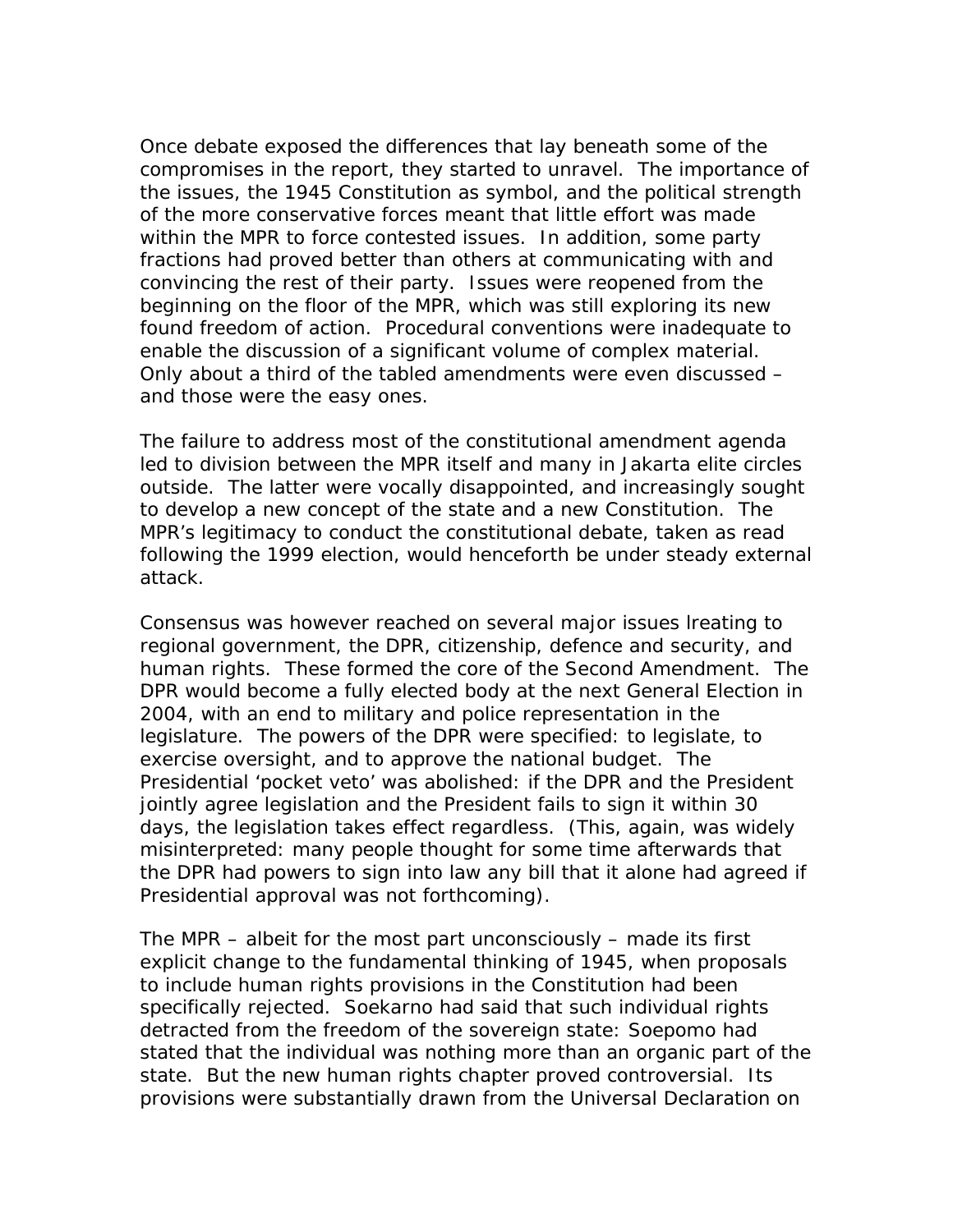Human Rights (UDHR). However, human rights and NGO activists attacked the provision about trial under retrospective legislation as the outcome of a hidden agreement with the military, designed to block calls for justice for New Order human rights violations. Most MPR members appeared taken by surprise that this reaction was generated by a provision inspired by the UDHR.

## *Trying Again: Core Unresolved Issues*

Attempts were made to widen the constitutional debate in late 2000, with initiatives taken by both PAH I and by Indonesian democracy and governance NGOs. The hearings in the regions did not generate a ferment of constitutional debate in response. At a consultation meeting in Central Java in late 2000 attended by the author, the major concerns of some 300 assembled local government officers and community leaders were the failure of the Government to issue key implementing legislation for the regional autonomy legislation due to take effect on the ground a few weeks later, and a general view that while different groups locally were cooperating to getting things done, all that could be seen and heard of Jakarta politics and government was confusion and deadlock. While the consultation team from PAH I tried gamely to pursue the constitutional agenda at the meeting, they and the audience effectively talked past each other for much of the session.

The central unresolved constitutional issues lay in a basket of interconnected questions about the basic structure of state institutions and the future form of the Indonesian state. There were four key points:

First, the nature of the sovereignty of the people. Some supported the 1945 concept, with sovereignty being exercised in full through the MPR as the highest state institution. Others believed that 'the presidential system' required acceptance of the separation of powers principle – and that this was a necessary and positive step to establish an effective democratic polity.

Second, the role, function and composition of the MPR. The advocates of separation of powers insisted that direct popular sovereignty requires all the representatives of the people to be elected. The MPR would thus be reconstituted solely as a joint session of two constituent houses, the DPR and a new *Dewan Perwakilan Daerah* or DPD. However, *realpolitik* dictated possible additions: proposed military and police representation in the MPR until 2009 was formalised in an MPR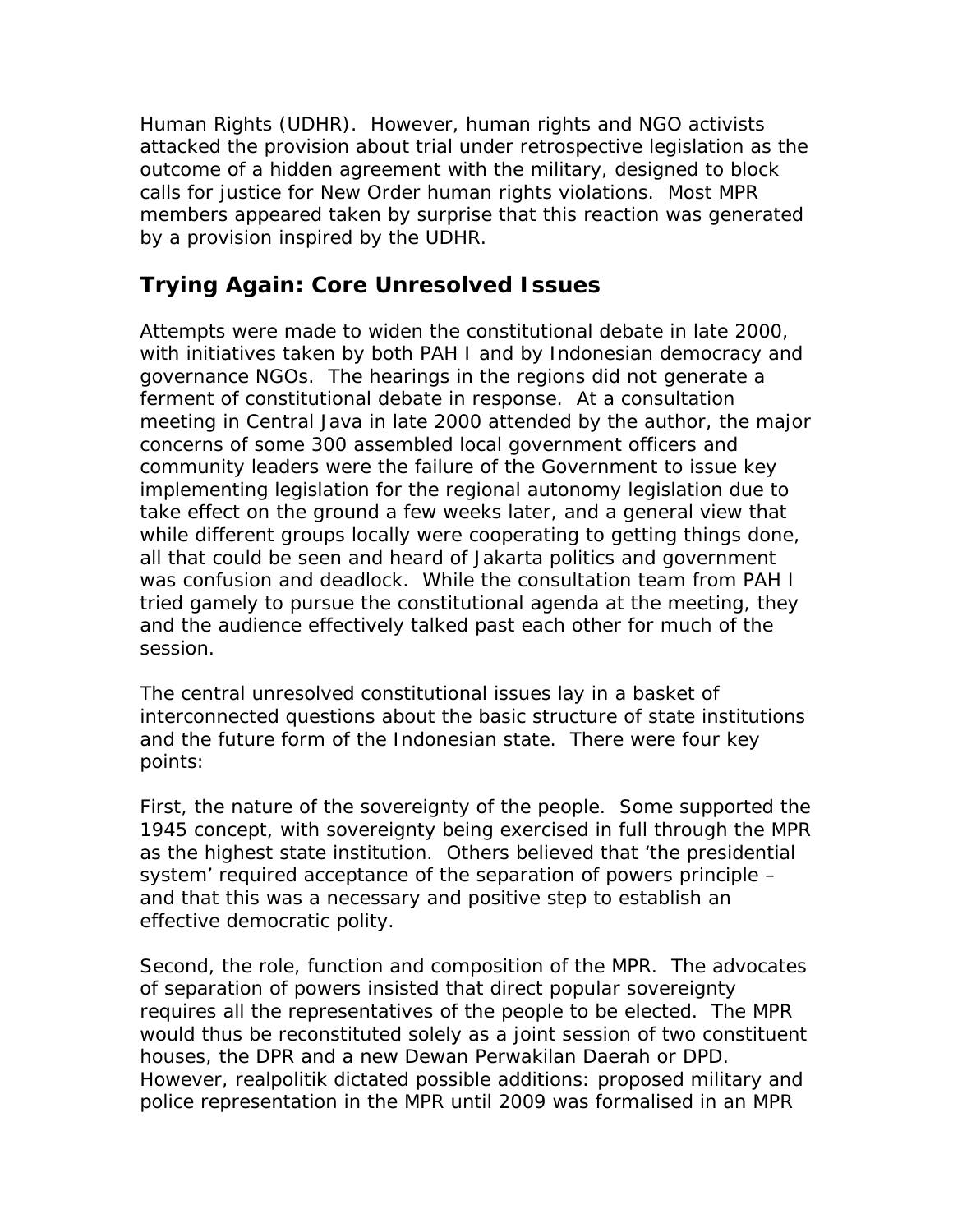#### Decree.

Third, the establishment of a system with two representative chambers, and the definition of the powers of the DPD. The DPD would have equal representation from each province; it might or might not be given legislative power on regional issues, but would not have powers in other areas. This would mark another major break from the 1945 concept. The original regional representatives were seen as part of the process of reaching consensus within a unitary MPR: the grant of any legislative powers to the DPD would accept the principle of separate bodies able to reach separate positions on certain issues.

Fourth, direct election of the President and Vice-President would give the extra legitimacy of a direct mandate. The relationship between the election manifesto of the successful ticket and the GBHN agreed by the MPR required clarification. Breach of the GBHN by the President was questioned as a valid ground for impeachment. More, the existence of the GBHN itself was questioned. The answers would critically affect the future balance of power between the legislature and executive.

#### *President Wahid Removed from Office*

Debate was effectively suspended in 2001 while the Presidential drama was played out. The July Special Session of the MPR removed President Wahid from office, replacing him with Vice-President Megawati. Although challenged, the removal procedure appeared in line with the Constitution, with one exception when the Special Session was accelerated to open before the requisite two months' notice period expired. These events demonstrated vividly how the relationship between the MPR and the presidency under the 1945 Constitution had changed in the new era of legislative assertiveness. They also had a constitutional legacy in the provision later enacted to enable the debarring of candidates for president and vice-president on health grounds – later to be used to disqualify Wahid from standing for President in 2004.

#### *The Third Amendment: Fundamental Change Enacted*

The 2001 Annual Session was thus delayed until November. The political tension of much of the preceding year had largely dissipated: there was no talk of challenge to Megawati's presidency. The PAH I leadership had however learnt the lessons of 2000. Negotiating and drafting meetings ran in parallel with plenary sessions of the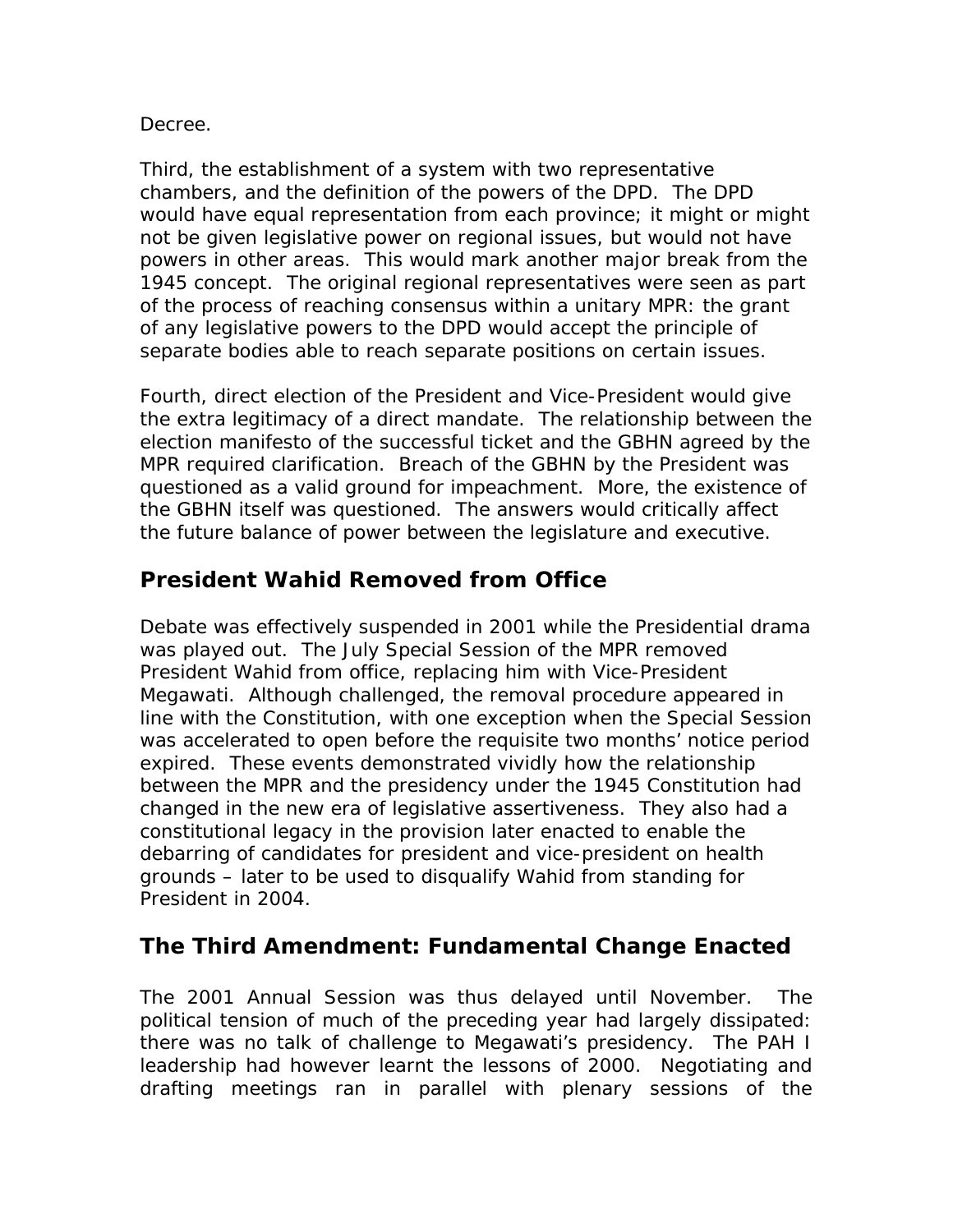commission handling constitutional issues, in order to ensure that a wide range of MPR members could be heard while key players had time to try to thrash out the necessary compromises. Contributions from the floor were held much more strictly to time than in 2000.

The core of the deal proposed in the negotiating meetings was acceptance by PDI-P  $-$  the largest party in the MPR - of some legislative power for the DPD, in exchange for acceptance by Golkar – the second largest party – of a second round presidential election by the MPR, rather than directly, in the event that no ticket for president and vice-president polled more than 50% in the first round. But this deal could not be completed by consensus, as other parties were not prepared to accede to the proposed second round presidential election in the MPR. Further, *Utusan Golongan* members started to mobilise against the proposed new model MPR, from which they were to be excluded. They gained the support of a number of PDI-P members who opposed the existence and the powers of the proposed new DPD, believing it to threaten the unitary state and the founding principles of Indonesian nationalism. At one point the negotiations appeared close to breakdown as a result of Golkar's unhappiness that PDI-P seemed unable to deliver its own members behind the potential agreement.

When it finally became evident that no full agreement could be reached, a very quick decision was made to enact as the Third Amendment everything already agreed, and to use the remaining options as source material for a further year's debate. This decision was a major tactical success for the PAH I leadership and fraction leaders, and especially for Jakob Tobing and the PDI-P constitutional reformers, who had outflanked their internal opposition. It was immediately confirmed as a very tired session closed. Its implications had not been appreciated by many MPR members, or by most people outside the MPR. Its result was a fundamental change in the institutions of Indonesia – but almost nobody noticed it happen. The disappointment that a full agreement had not been reached obscured the changes that were agreed. In political circles, and even more in media and commentary circles, the full meaning of the Third Amendment did not sink in until well into 2002.

When reality dawned, debate was particularly fierce within PDI-P. A number of its significant figures sought to reject altogether a Fourth Amendment, which was still necessary to complete the amendment process. They argued that this would lead to a return to the original 1945 Constitution, even though the Third Amendment specified that it took effect immediately. Once again, Jakob Tobing and the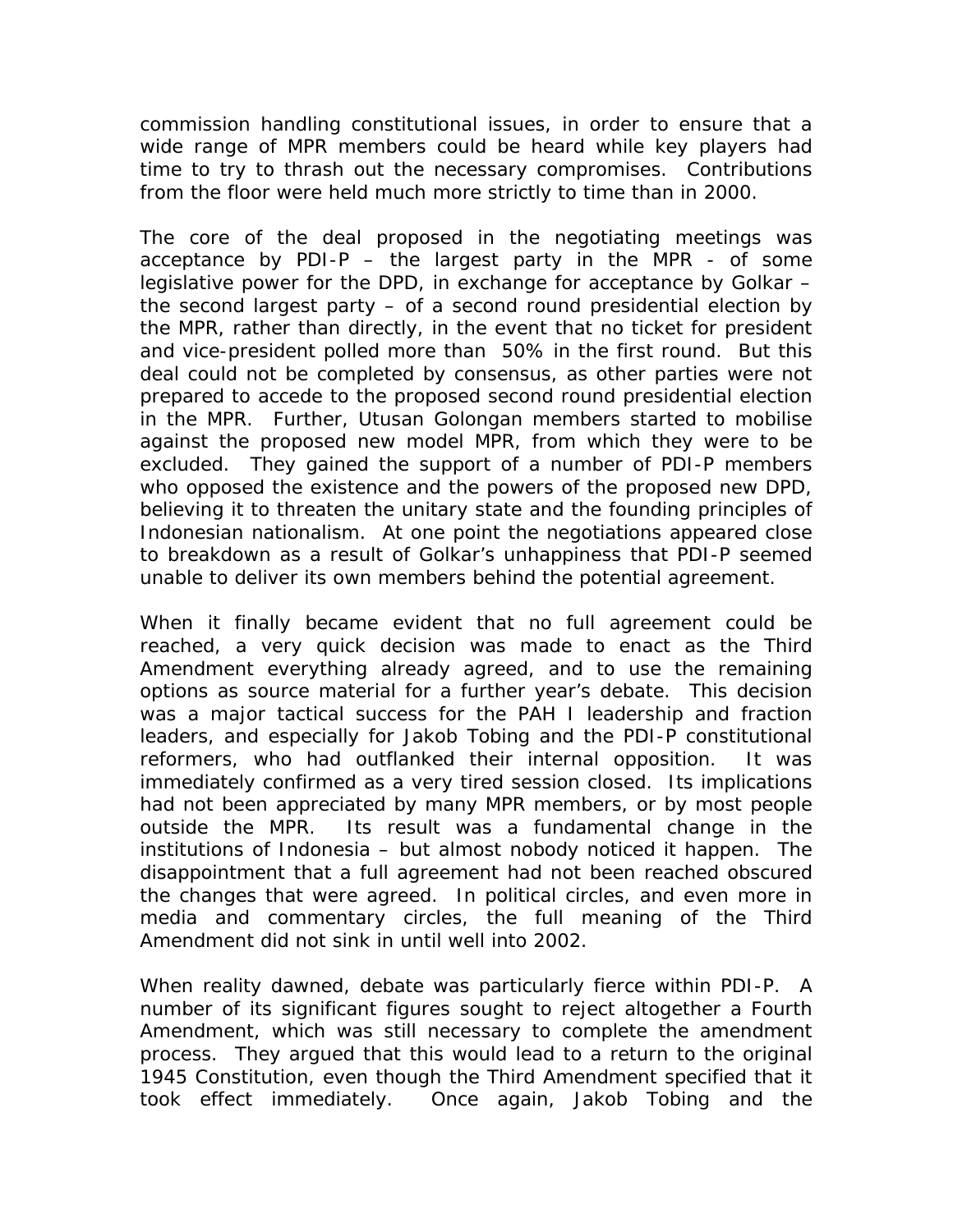constitutional reformers within PDI-P had to fight an internal battle, and had to ensure that Megawati remained on side despite her seeing the original 1945 Constitution as her father's legacy. The internal argument in PDI-P only abated after Megawati herself chaired a central party meeting.

PAH I drafted the Fourth Amendment, still containing alternatives, in April 2002. There was much speculation about deadlock at the Annual Session, as party leaders and significant figures staked out negotiating positions. The importance of reaching an agreement became more and more clear. Three big issues had to be solved.

First, the composition of the MPR. The question remained whether the future MPR should consist only of elected members. *Utusan Golongan*  representatives starkly articulated the choice between the 1945 concept of the MPR bringing groups in society together, and the import of the 'Western' – specifically US – concept of bicameralism and of the principle that all representatives should be elected.

Second, the electorate for the second round of the presidential election, which appeared the most difficult issue to resolve. Opponents of the second round direct election proposal cited cost and security implications. Equally, second round election by the MPR was questioned on the grounds that the final decision would be taken by a relatively small (and thus potentially corruptible) group, and also because of the legitimacy questions that would arise if the MPR overturned a first round popular plurality.

Third, Islam and the Indonesian state. The constitutional review had enabled parties based on Islam to reopen the debate on the addition to Article 29 of the Constitution of seven key words (in Bahasa Indonesia) of the 'Jakarta Charter' of 1945: 'with the obligation for adherents of Islam to carry out syariah law'. This phrase had been contained in the original 1945 Constitution until its penultimate draft and had remained the subject of deep divisions during the constitutional debates of the 1950s. It was controversial not only among more secular nationalists and among followers of other religions, but within Indonesian Islam itself. Its inclusion was never going to command a simple majority in the MPR – let alone the twothirds required if the issue had gone to a vote. But many of the Charter's supporters were putting forward a position of principle. In addition, the issue also provided a distinguishing public theme for the Islamic parties.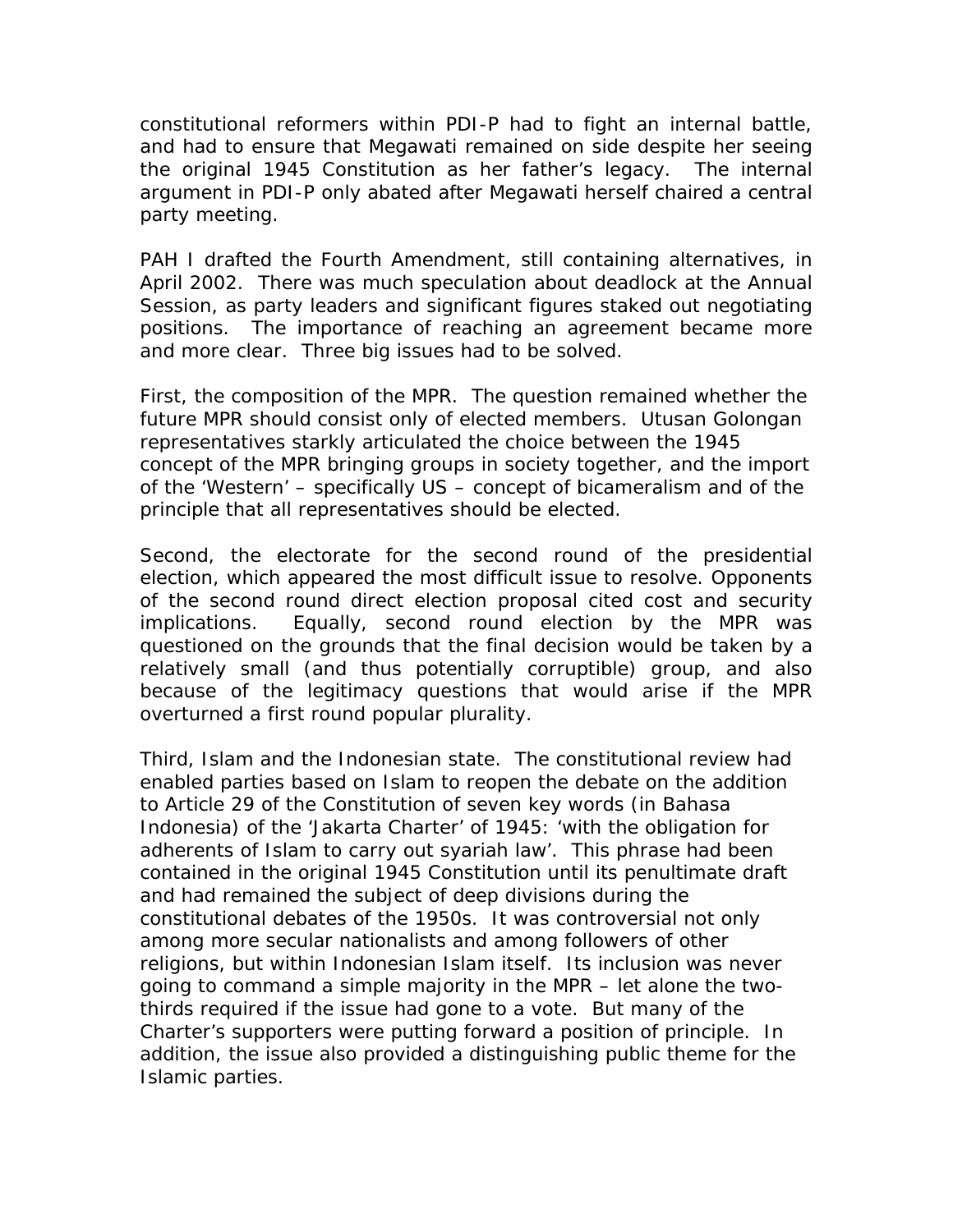## *The Proposal for a Constitutional Commission*

An independent Constitutional Commission was first promoted after the disappointments of the 2000 Annual Session by a large coalition of NGOs, gaining considerable momentum after a favourable mention by President Megawati in August 2001. The NGOs drew parallels with experience in Thailand, the Philippines and South Africa: but the Thai constitution had originated from the military, the Philippine constitution from former President Marcos, and the South African constitution from the apartheid regime, and all three were thus discredited documents. The 1945 Constitution as a symbol of Indonesia's independence was very different.

The MPR was never likely to accept a proposal to take the process almost fully out of its own hands. However, the Constitutional Commission proposal gained new support just before the 2002 Annual Session from military leaders – but for very different reasons. Strong pressure was brought by retired generals to roll back the whole amendment process and return to the integralistic concept of the 1945 Constitution. Given the momentum behind the Fourth Amendment at this stage, their idea was to use a Constitutional Commission to reverse the changes.

#### *Amendment Completed*

July 2002 followed a frequent pattern in the final stages of controversial and wide-ranging negotiations of any kind. Political leaders made strong statements warning of the dangers of failing to adopt their own entrenched positions – threats of delayed elections, amendment implementation delayed until 2009, or a Constitutional Commission – while detailed work in PAH I continued. PDI-P had however now accepted a direct second round presidential election – Megawati probably perceiving the desirability of maximum legitimacy for the second term that she, and most others, then expected would result from direct election.

The 2002 Annual Session was lively from the beginning. Antiamendment members raised a series of points of order challenging its legitimacy, debating whether or not the MPR was still the highest state institution, and questioning the validity of Standing Orders. This was followed by an attempt by some PDI-P members to block the nomination of Jakob Tobing as chair of the commission dealing with the amendment process – despite his being one of their own party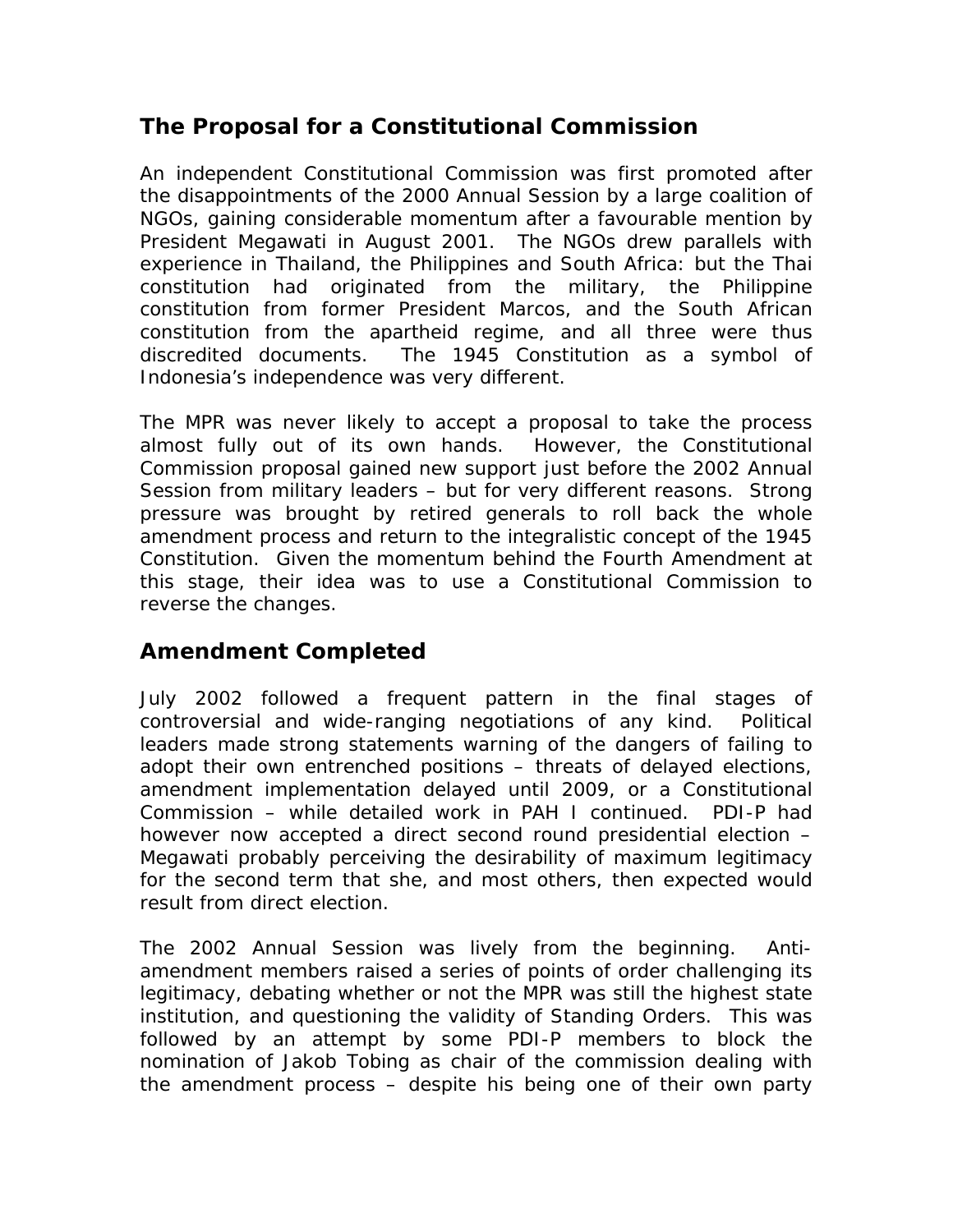representatives! It took almost two full commission sessions to complete the formal process of leadership selection.

The two round direct presidential election was agreed without argument. *Utusan Golongan* were isolated in their opposition to an all elected MPR when the military announced that their role lay in defence and security, not politics, and that they would withdraw from all representative institutions in 2004. They had recognised that the powers of the new MPR would be limited, and that a small group of military members would be merely a focus for unpopularity. The Islamic parties finally indicated that they would not oppose the decision of the MPR to retain the original wording of Article 29, although they regretted the rejection of the Jakarta Charter amendments and would continue to support their inclusion in a democratic way. These positions were to be included in the official record of the session. The supporters of amendment had made their case, demonstrated their position to the public, and been formally recognised; their opponents had retained Article 29 unamended – the elements of a win-win solution.

By contrast, the abolition of *Utusan Golongan* representation was finally agreed by a vote. Most parties were reasonably united. However, PDI-P were split, with 80 votes for abolition and 64 for retention – the first time such a division of opinion in any party had been demonstrated so clearly on the floor of an Indonesian representative institution. This vote could be seen as a reflection of the division within the party between nationalist modernisers and traditionalists. It perhaps showed the maximum of the sympathy that existed for the traditionalist position, as it enabled those who were doubtful about change to join the strong believers in the original 1945 framework in voting against a change which everyone knew would be carried, registering their personal reservations by doing so.

Just as it appeared that it was all over, the constitutional commission proposal emerged once again. Despite the previous agreement, the military tabled a proposal to reopen the limited status of the constitutional commission (note the lower case) that had been agreed, and proposed in addition that the four Amendments should be valid only to enable the 2004 elections. Further tense negotiating breaks followed: most of the politicians saw this new proposal as another attempt to overturn the new structure – and as an unacceptable breach of a previous consensus. Finally, the military recognised that there was insufficient support for their proposal and withdrew it. An exhausted session finally closed with members responding to a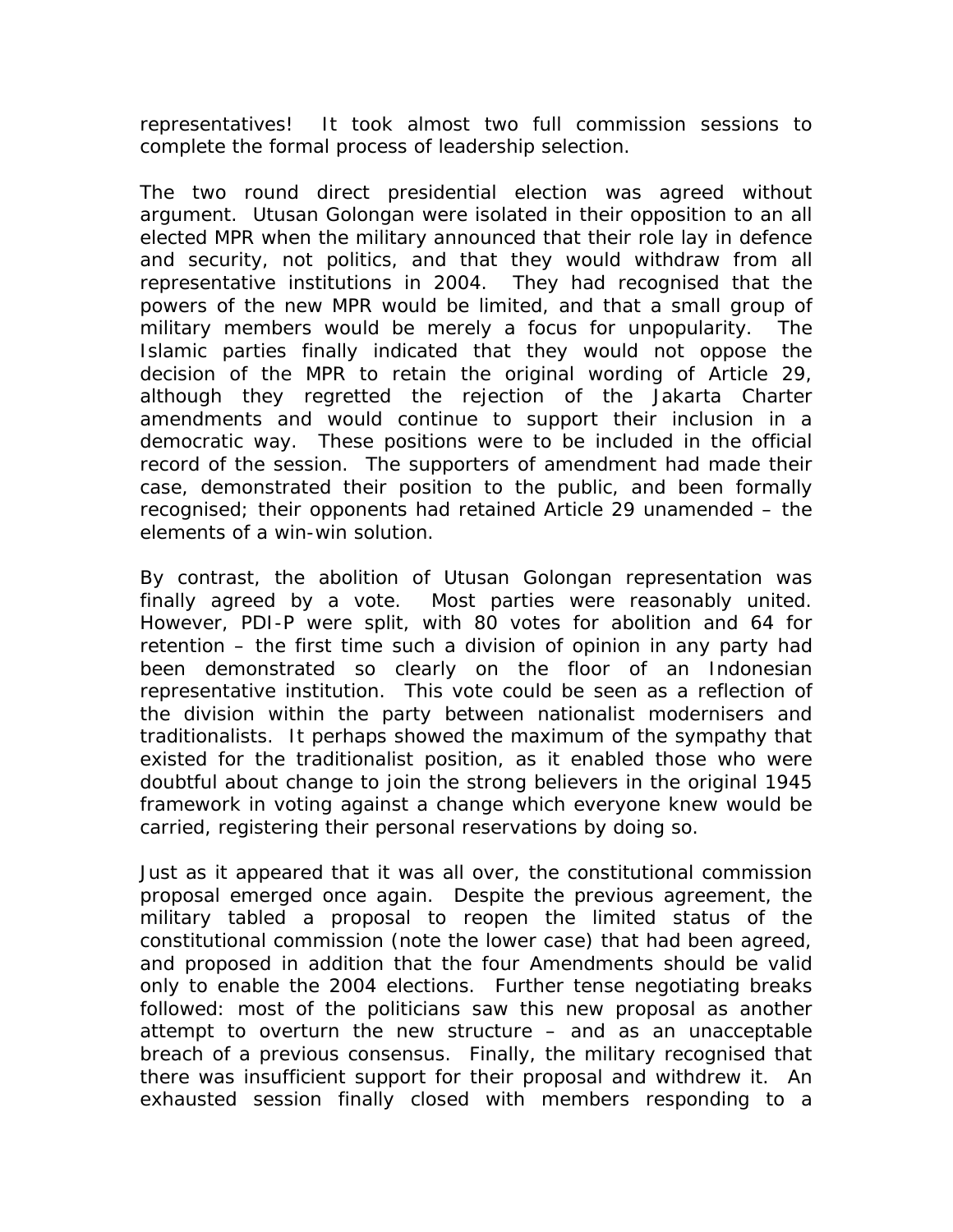proposal to mark the making of history by singing the National Anthem together.

## *A Consistent Package*

From an integralistic state with a single highest state institution, Indonesia has become a state with constitutional checks and balances and with separation of powers between the legislature, executive and judiciary. The major changes made to the 1945 Constitution by the four Amendments are:

- The sovereignty of the people is no longer exercised in full through the MPR but is implemented in accordance with the Constitution itself.
- The MPR has limited specific functions only. These include considering constitutional amendments, swearing in the elected President and Vice-President, and deciding action if the Constitutional Court rules that an impeachment charge is well grounded. The presidential/vice-presidential impeachment process excludes removal from office on policy grounds.
- The MPR no longer has the constitutional function to make Broad Guidelines of State Policy (GBHN).
- The MPR consists entirely of elected representatives the members of the DPR and the members of the new regional chamber, the DPD.
- The DPD participates in legislation on issues relating to regional autonomy, centre/region relations and natural resource management, and exercise oversight on these issues plus budget management, tax, education and religion.
- The president and vice-president are elected as one ticket in a direct election, with two rounds if no ticket achieves 50% + 1 of the vote and at least 20% in half the provinces in the first round.
- The independence of the election commission is specified. Political parties are the participants in DPR elections, and individual candidates in DPD elections.
- A Constitutional Court separate from the Supreme Court has been established with powers of judicial review of legislation, resolving disputes between state institutions, hearing claims for the dissolution of political parties and disputes relating to election results, and ruling on motions to impeach. (The general power of the Constitutional Court to interpret the Constitution remains unclear.)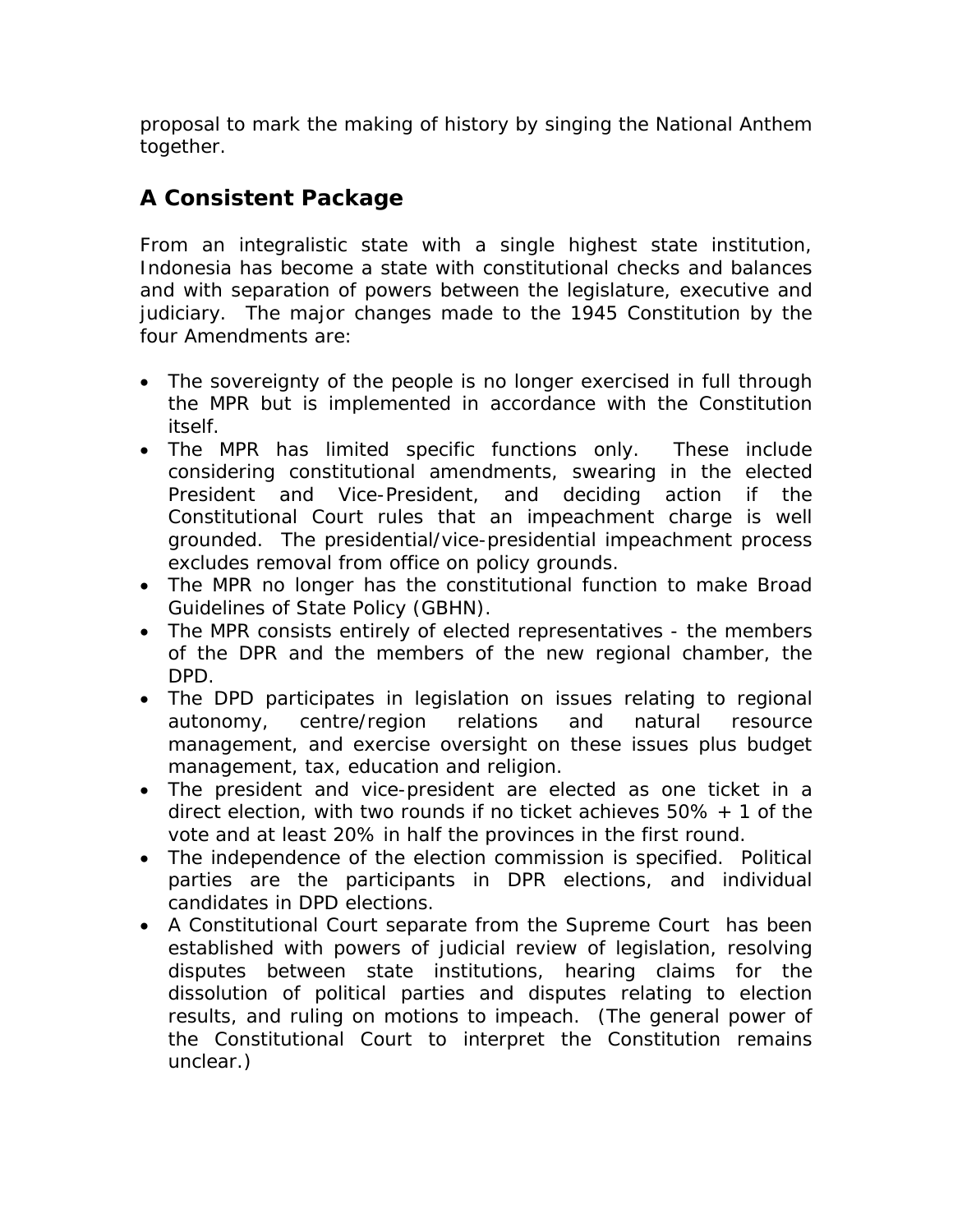- An independent Judicial Commission has been established dealing with judicial ethics issues and proposals for Supreme Court appointments.
- The Supreme Advisory Council has been replaced by a presidential advisory council within the executive branch.
- Constitutional backing is given for the principles of regional autonomy.
- A central bank whose independence and accountability is to be determined by law is provided in the Constitution.
- Human rights provisions are added in line with the larger part of the Universal Declaration of Human Rights.
- Future constitutional amendments can be introduced by at least one-third of the members of the MPR and will require the support of over half its total membership with two-thirds of the members present. The Preamble is not amendable. The form of the unitary state is unamendable, although the article containing this provision can itself be amended.

The new provision requiring the support of one-third of the members of the MPR for any proposed constitutional amendment makes it unlikely that the Jakarta Charter can be reintroduced in the near future. In 2004, the parties which supported its inclusion and their identifiable successors polled together only around 21 per cent.

## *Soekarno Vindicated?*

In addition to completing the substantive changes, the Fourth Amendment appeared to resolve a major argument of Indonesian constitutional history. President Soekarno's Decree of 5 July 1959 dissolved the Constituent Assembly (*Konstituante*) elected in 1955 and reinstated the original 1945 Constitution, an action accepted by the DPR seventeen days later. (The MPR did not exist in 1959, as there was no such body in the 1950 Temporary Constitution.) The constitutional legitimacy of this action has been much debated, although it has usually been regarded as valid *de facto.* However, the Fourth Amendment specifically defines the 1945 Constitution as that Constitution which was proclaimed in 1945 and came back into force through the Decree of 5 July 1959. The institutions of the democratic era have accepted and validated Soekarno's action.

## *2004: Elections and After*

With the new constitutional framework agreed, Indonesia moved almost immediately into pre-election mode. Five major pieces of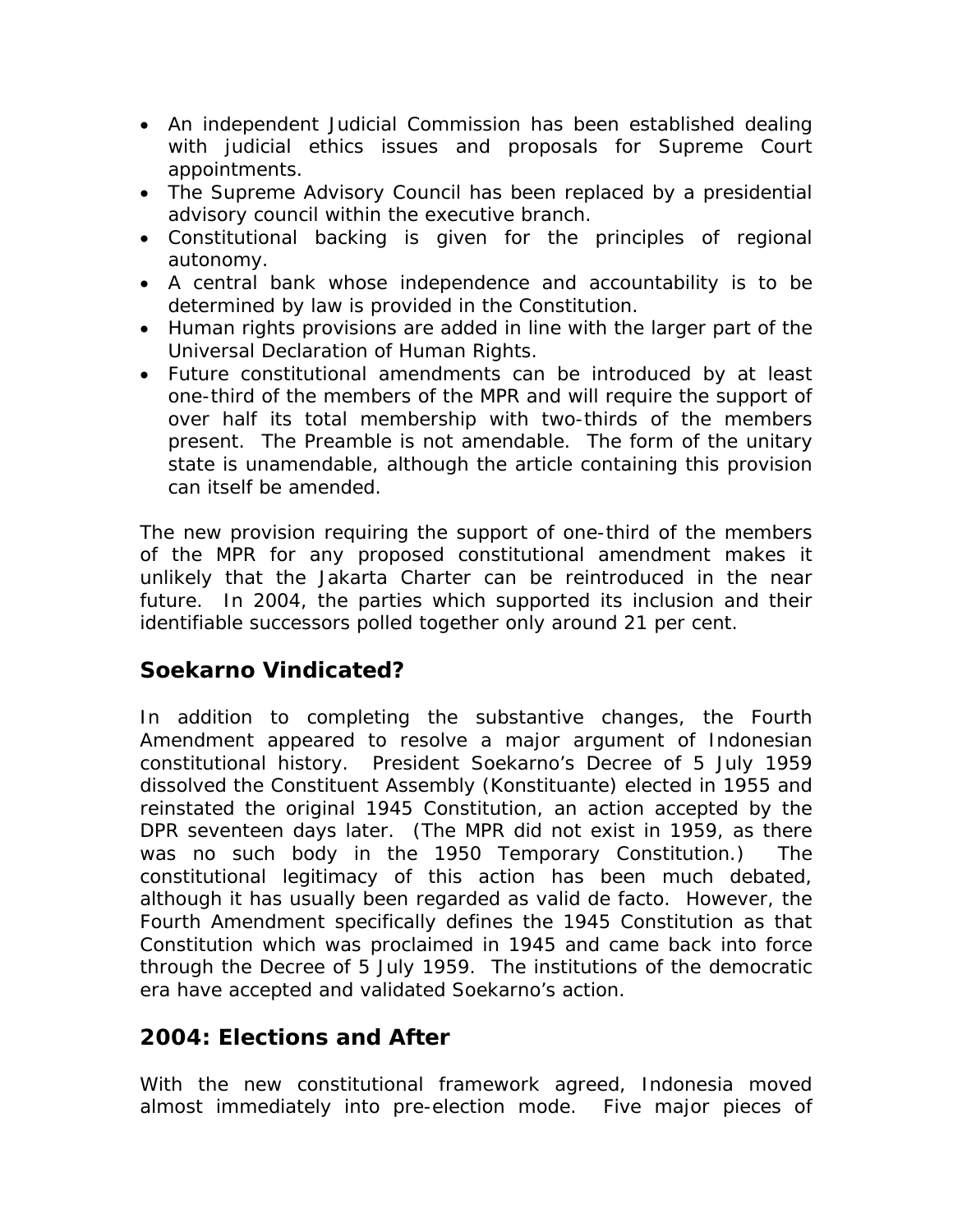legislation were necessary: a new general election law, as new political party law, a new law regulating presidential elections, a new law on the structure and composition of state elected bodies (*Susduk),* and a new law to fill in the necessary details to establish the Constitutional Court. Further transitional work was required, including for example a review of all MPR Decrees that remained in force, before the MPR was to lose its power to make (and thus amend or repeal) decrees.

Despite the controversy that had surrounded the process of change, the amended 1945 Constitution rapidly became an accepted fact. Three elections were held successfully in 2004, legislative elections in April, a first round presidential election in July, and a second round presidential election in September. Incumbent President Megawati Soekarnoputri was challenged by her former Coordinating Minister for Politics and Security, Susilo Bambang Yudhoyono (SBY), who led after the first round and secured a convincing victory in the second round. Voters appeared to be seeking a convincing alternative to a government that had become perceived as complacent and unwilling to act on issues of corruption. A successful peaceful transfer of power is a positive sign for the robustness of the new institutions. The next question is the effectiveness of SBY's new government in practice under the new system.

#### *How well was Indonesia's constitutional change handled?*

Jakob Tobing commented shortly after the passage of the Fourth Amendment that "most people did not realise what was happening until it was too late". While the implications of the amendments were understood by the constitutional reformers within PAH I, they were not realised widely until the major principles of change were already agreed and the Fourth Amendment already under discussion. Nonetheless the process was not secret: plenary meetings were open to the press and public throughout, and many meetings for socialisation or consultation took place. The entire amendment process appears to have been conducted in line with the rule of law, following the Constitution, MPR Standing Orders and other legal instruments in force. Given the principle of agreement by deliberation and consensus, it is doubtful that these far reaching changes would have been agreed if all MPR members had been fully aware of what was going on throughout.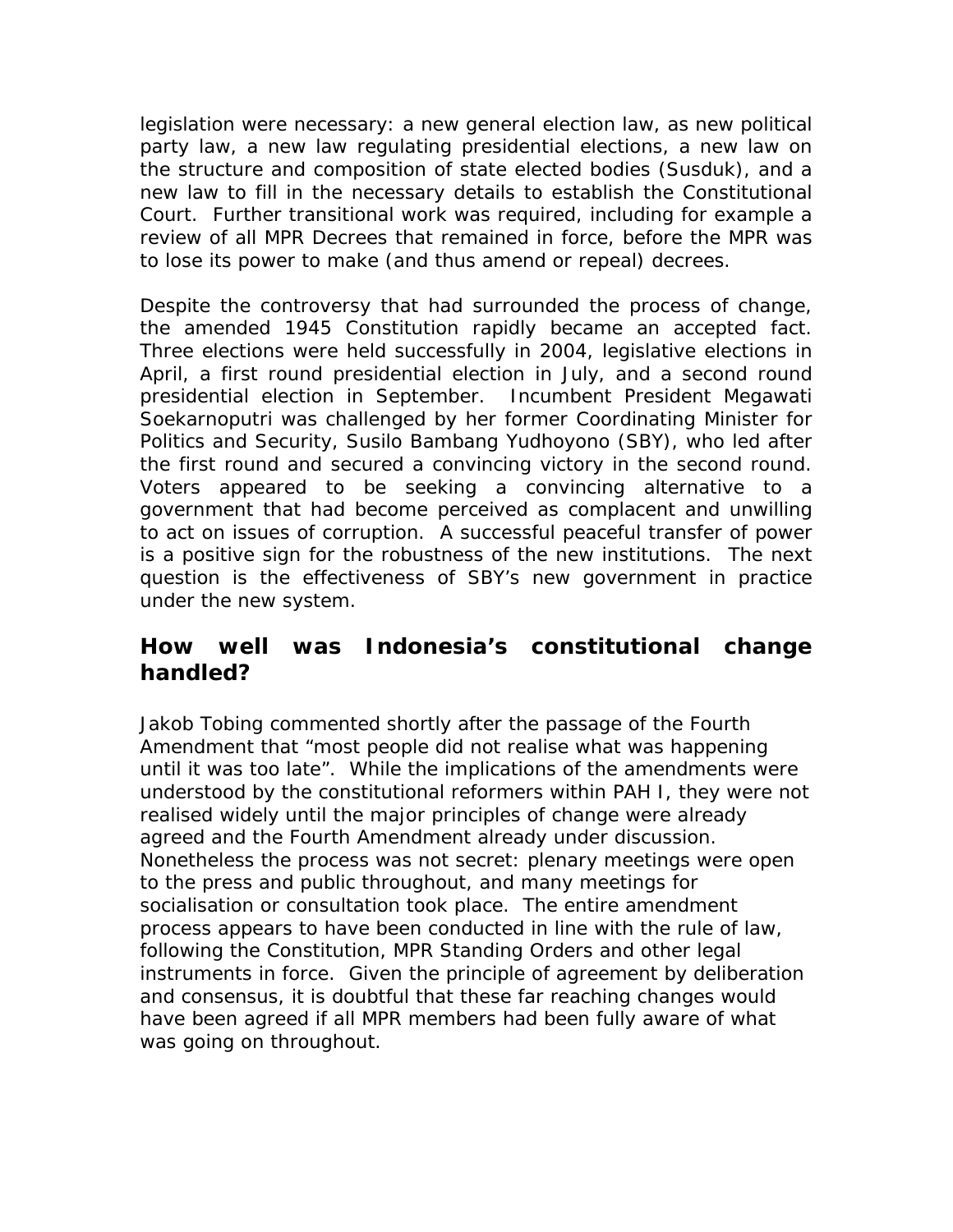This appears at first sight difficult to square with the conventional wisdom of democracy building, in which the achievement, acceptance and anchoring of positive change is promoted and helped by wide and inclusive debate. At one level, the limited nature of such debate across Indonesia was not for want of trying to kindle it. At another, its absence in some circles in Jakarta assisted the agreement of the key amendments.

Was the process well handled? A consequence of living through a complex process of change is that it is seen in full, blow by blow. Rambling discussions, contributions to debate which might be better forgotten, and excursions into blind alleys stand alongside the making of far-reaching decisions. Impatient observers of the amendment process sometimes contrasted it unfavourably with the clear-cut achievements of the Founding Fathers of Indonesia or the progenitors of the United States Constitution. What is forgotten is not so much that history is written by winners (although that is relevant) but that it is by definition condensed. The boring bits, the irrelevant bits and most of the ridiculous bits get edited out in the telling. The result is a story of grand purpose and achievement, which inevitably does not reflect the experience of a contemporaneous participant or observer. The day to day problems or histrionics of the Indonesian constitutional review should not hide that a memorable change has taken place.

While presidentialism is well established as a theoretical form of democratic government, there has however been considerable doubt expressed outside the unique context of the United States as to whether it can work effectively in practice. Experiences in Latin America, where presidential constitutions are now the common form, have sometimes suggested a bumpy ride, and many Latin American democracies now also face problems both of corruption and in an even more acute form than Indonesia the implications for democracy of huge disparities of wealth. Academic writing tentatively suggests three helpful factors in making presidential systems work: an electoral system likely to give the president a substantial block (not necessarily a majority) of reliable supporters within the legislature, the absence of wide ranging independent presidential legislative powers (governing by decree), and a political party system which is neither too tightly disciplined nor loose and chaotic. Under Indonesia's amended Constitution and political laws, the first is almost certain, the second substantially true, and the third is not so likely.

The results of the 2004 elections initially looked set to put this theory to the test. Megawati's PDI-P would clearly not be expected to support